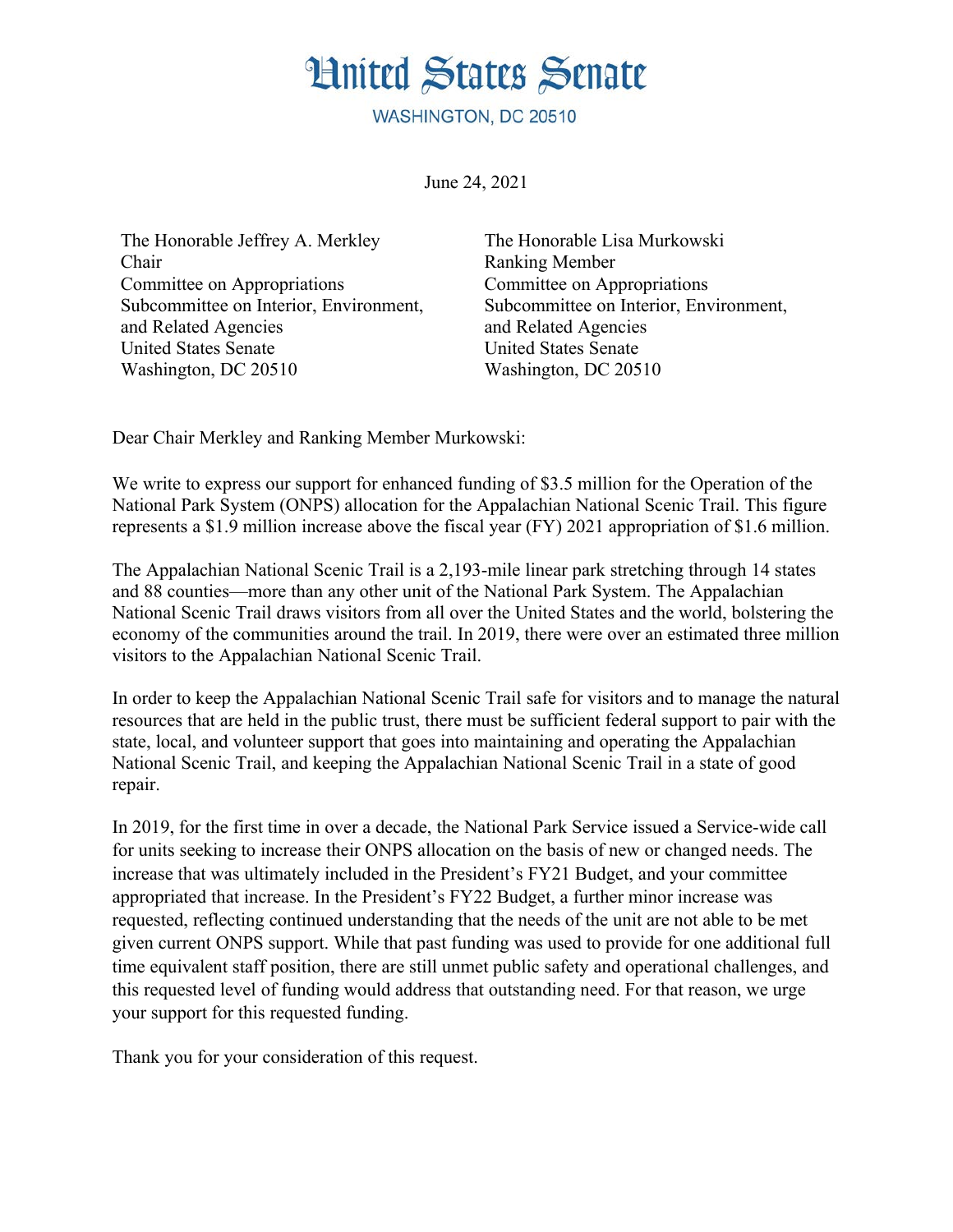Sincerely,

Margie Hassan

United States Senator

Mork R Numer

Mark R. Warner United States Senator

Chris Van Hollen United States Senator

Ceward J. Marke

United States Senator

eanne Shaheen

Jeanne Shaheen United States Senator

Thom Tillis United States Senator

 $\tilde{\omega}$  /

Tim Kaine United States Senator

Jillibran L

Kirsten Gillibrand United States Senator

Tunand Hambers

Bernard Sanders United States Senator

Cardin  $\overline{C}$ 

Benjamin L. Cardin United States Senator